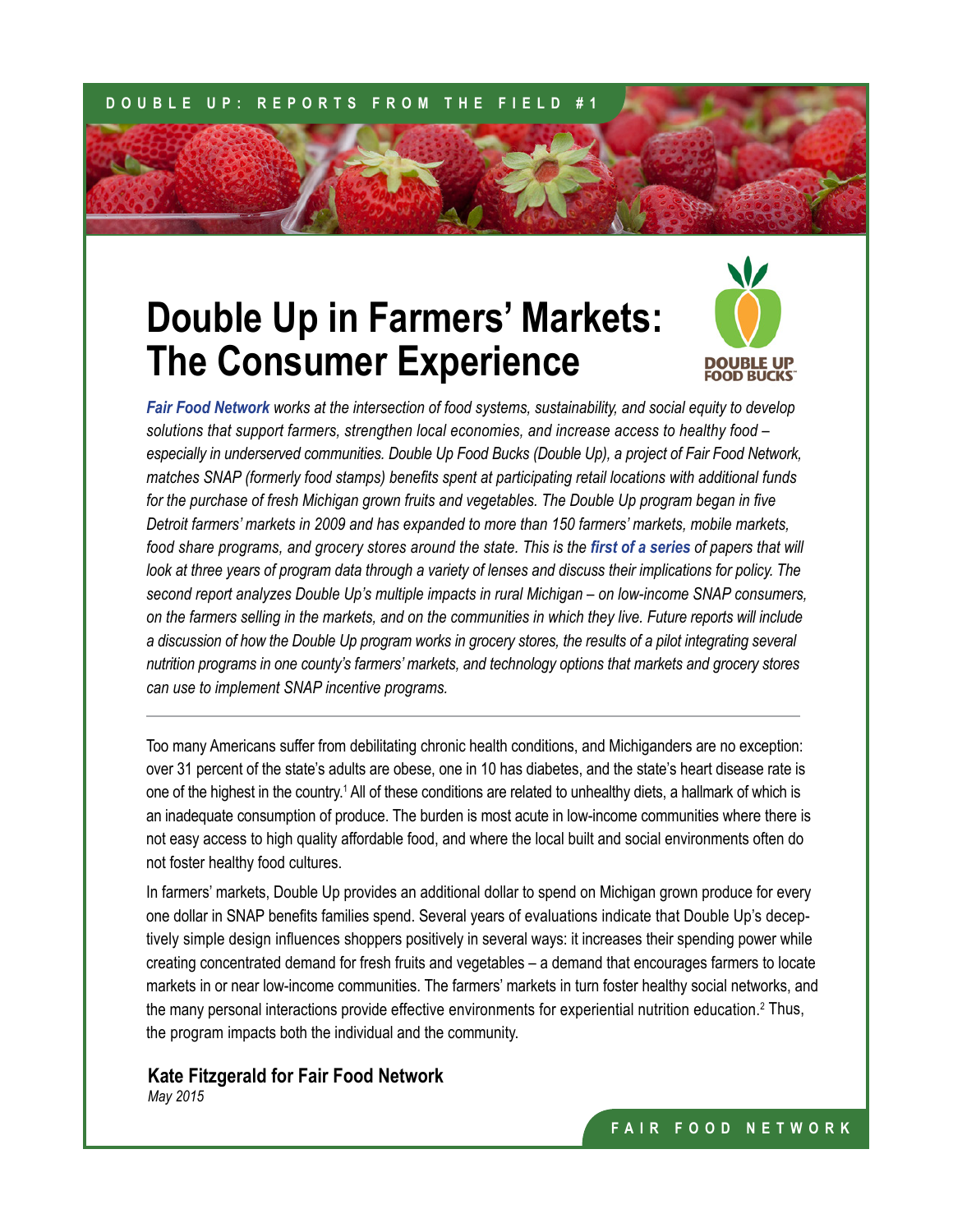

*"Double Up helps to stretch my budget and helps to improve my diet. I can afford more fruits and vegetables with Double Up. I can buy local, and I really like being able to do that"*

**– Michigan Double Up Participant**

**SNAP Authorization and Spending in Michigan Farmers' Markets**



This report looks at the SNAP consumer's experience using Double Up in farmers' markets to help policymakers and practitioners understand what guides participants' food shopping decisions – how they perceive their choices, their awareness of nutrition, and what they think about the utility of the Double Up program to their diets and their lives. The information is designed to encourage conversation and stimulate new research that considers the powerful social and psychological forces, as well as the economic and geographic realities, that support or constrain healthy food choices for the poor. The goal is to help inform wise public policy that will put Michigan – and the nation – back on the road to dietary health.

Low-income families most often cite higher costs as the reason they do not eat more produce. The Double Up program addresses this challenge head on by doubling SNAP consumers' purchasing power when they use their benefits in farmers' markets, giving families the resources they need to invest in their longterm health by buying nutritious foods. The program maximizes the health impact of these food dollars by targeting them specifically for the purchase of fresh fruits and vegetables, the foods most often absent in American diets. The approach works. Since 2009, consumer demand has allowed the program to expand from five pilot markets in Detroit to more than 150 rural and urban communities around the state. Michigan SNAP participants have spent more than \$7 million in combined SNAP and Double Up Food Bucks in participating markets and farm-direct retail since 2010 and have bought more than 4 million pounds of healthy fresh produce.<sup>3</sup>

Double Up is having a powerful effect on participants' diets. In 2014, 559 shoppers using Double Up Food Bucks at 61 participating markets filled out a survey on their experience with the program. Eighty-seven percent reported they were eating more fruits and vegetables because of the incentives, 96 percent planned to increase their produce consumption, and 69 percent reported trying new kinds of healthy foods. Equally important, 66 percent reported that they were buying fewer chips, cookies and candy as a result of the program. These responses are consistent with the results of three years of independent evaluations. Double Up may be sparking new interest among SNAP consumers in buying fruits and vegetables. It may also be providing health conscious low-income shoppers the opportunity to purchase the kinds of foods they want but cannot afford.<sup>4</sup>

Lack of easy access exacerbates the challenge to healthy eating for the 1.8 million Michiganders who live in communities without adequate food retail.<sup>5</sup> Farmers' markets, mobile markets and food share programs are filling this retail gap in many communities. There are more than 300 farmers' markets in Michigan now, almost triple what there were ten years ago. Almost 200 markets and farmers now accept SNAP benefits, and 86 percent of Michiganders live in a county with a participating Double Up Food Bucks site. By initially promoting their use at farmers' markets, Double Up stimulated demand for local produce in low-income communities. This demand provides the farmers the economic safety net they need to locate markets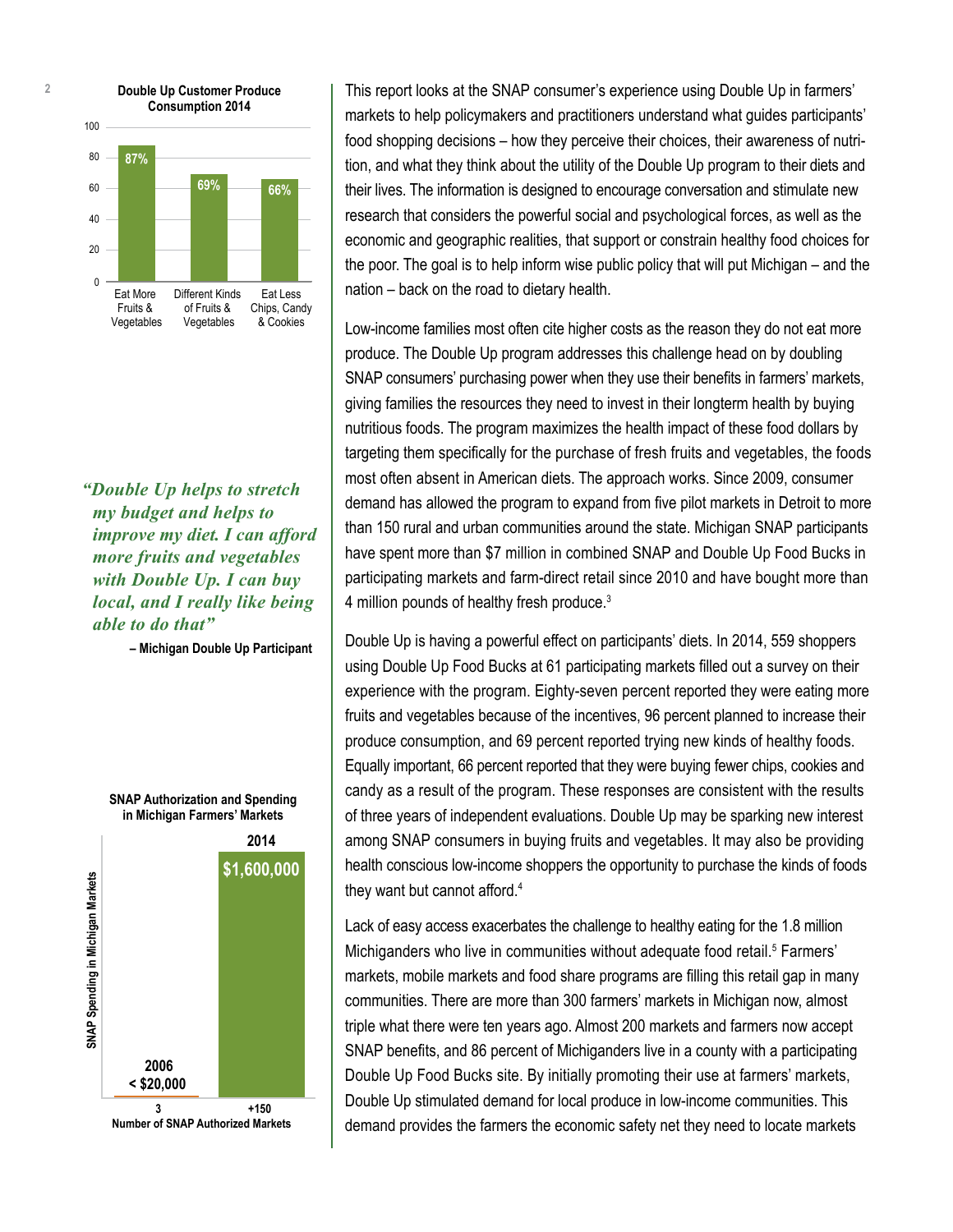in or near these neighborhoods. In this way, Double Up's design simultaneously creates both a demand for and supply of healthy produce. The program reduces the financial and physical access challenges to buying health food, providing a benefit to individual SNAP participants and also their neighbors by improving the food environments in which they live.

Double Up Food Buck's incentives address the financial and geographic barriers to healthy eating for low-income families, but the program's benefits run deeper. The Centers for Disease Control and Prevention (CDC) includes access to farmers' markets among its key indicators of food environments that support the consumption of fruits and vegetables, and respondents in a national study of incentive programs reported that incentives in local farmers' markets improve the health of their communities.<sup>6</sup> While consumers may believe that markets are assets to their neighborhoods, they will only spend their limited food dollars there if they believe that they are getting the best food value – and Double Up shoppers do. Program participants overwhelmingly report that the quality and selection at the farmers' markets are much better, and the prices are either the same or lower than where they usually shop. Too often higher prices and inferior quality confound low-income shoppers' desire for healthy food and create reasonable disincentives for the purchase of fruits and vegetables.<sup>7</sup>

A farmers' market is very different from a grocery store and offers an environment with significant advantages for both facilitating healthy eating and nurturing good dietary habits. Many offer regular health, nutrition, and cooking activities, engaging shoppers in ways that reinforce healthy eating messages and make them easy to act on. Shoppers have many more personal interactions in farmers' markets than in supermarkets, and these connections create strong social networks and can build civic culture.<sup>8</sup> Perhaps equally powerful is the value to SNAP participants of the reciprocity in the economic relationship Double Up creates. Knowing that their purchases help to support the farmers is a welcome change from the feeling of dependency that relying on public nutrition benefits can bring. It is hard to measure the impact these factors have on personal shopping patterns or community culture, but every year Double Up shoppers talk about the importance of the relational aspects of the program and teaching their children about food and health as much as they credit the immediate financial assistance it provides.

The most common criticism of incentive programs in farmers' markets is that their efficacy is limited because a small percentage of American shoppers use markets. While it is true that most Americans do not shop in farmers' markets, the number of low-income shoppers using them continues to increase.<sup>9</sup> It is worth considering that the portion of the population that uses these markets can have a considerable positive influence on local food cultures and on the habits of their families and neighbors. Over time, markets may exert an outsized influence on the creation of healthier food environments. They are credited with changing the tastes of "mainstream culture" – why shouldn't they have at least an equal impact on low-income consumers and communities?

**Double Up Food Bucks Farmers' Market Locations 2014**



*"I have had so much fun taking my girls to the market with me this summer to let them pick out fruits and veggies.... I taught them how to freeze fruits and veggies so that we can enjoy them in the winter.... I have also been able to develop relationships with some of the local growers. I love that they recognize me!"*

**– Michigan Double Up Participant**